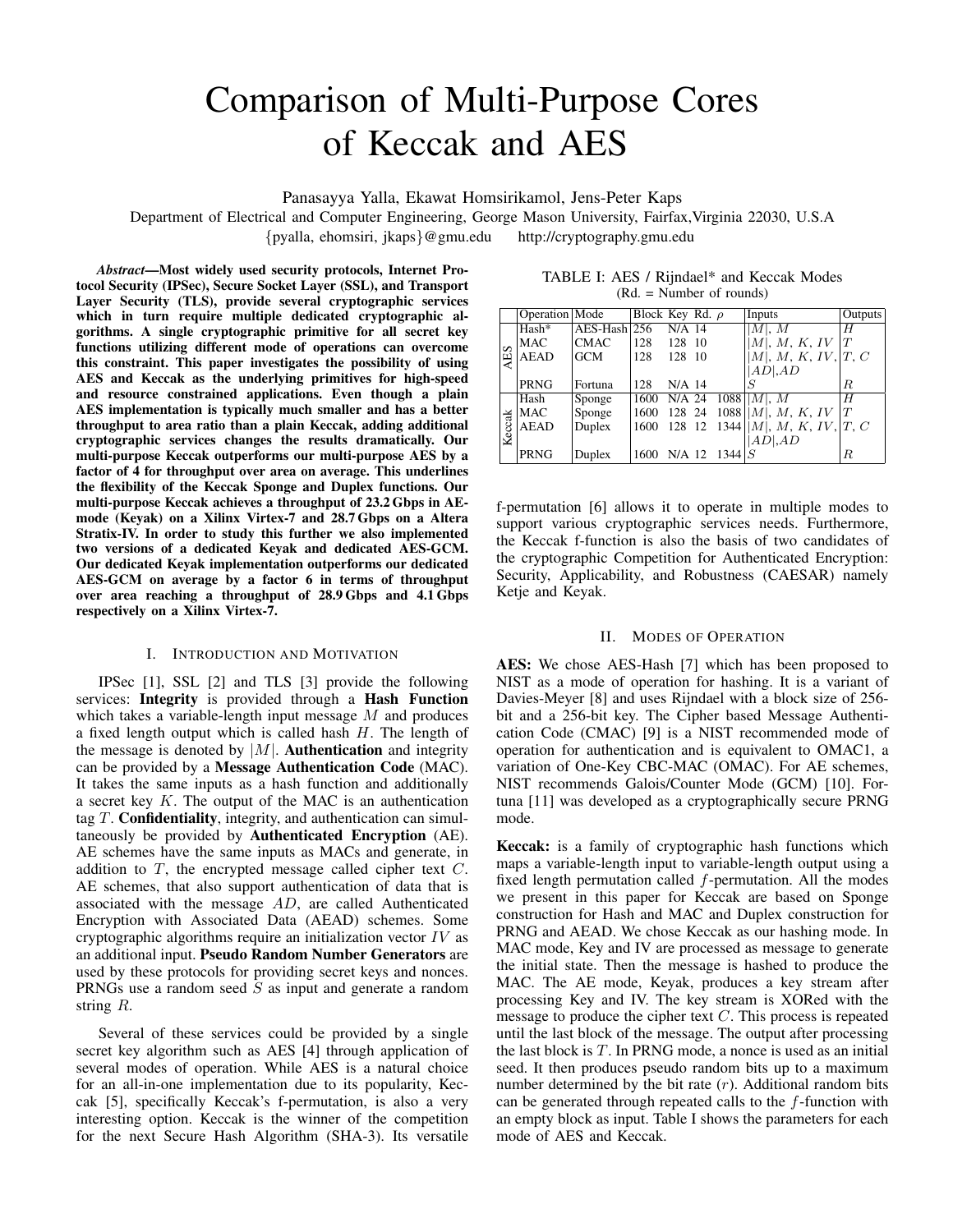

Fig. 1: High-Speed Datapath of AES



Fig. 2: High-Speed Datapath of Keccak

## III. DESIGN DECISIONS

We designed one high-speed (HS) and one low-area (LA) architecture for each Keccak and AES. These two architectures support all modes for Hash, MAC, AEAD, and PRNG. Analyzing the results of these implementations led us to additionally designing two dedicated implementations of each Keyak and AES-GCM. The HS architectures use the native datapath width of the respective algorithm, i.e. 1600 bits for Keccak and 128 bits for AES. The datapath width of the LA architecture for AES is 32 bits as this is the width of the largest single operation: MixColumn. For Keccak we used a datapath width of 64 bits which is the width of a word in Keccak. All architectures have the secondary design goal of high throughput to area ratio. We assume that all input data must be a multiple of a byte. Padding of messages is performed in hardware. Input data is assumed to be zero padded if not a multiple of the I/O width. For more details about padding, we refer to [5], and [12]. Keccak-r is chosen to be 1088-bit, which is the recommended bit rate that would provide the same level of security as SHA-256. To keep the design simple, the size of key, IV and seed are fixed to 128 bits.We consider that 128 bit key and IV provide adequate security margin. The interface used is based on [13] and [14]. The data input (DI) and outputs (D0) are designed to operate with FIFOs. The width of these interfaces  $w$  is set to 16-bit and 128-bit for low-area and highspeed architectures, respectively.

# IV. IMPLEMENTATIONS OF AES

High-speed architecture: Our base design contains two AES-128 encryption only cores that can support key sizes of 128 and 256-bit. The two AES-128 cores also have the capability to form a single Rijndael-256 core for the AES-Hash. All operations are the same for AES-128 and Rijndael-256 with the exception of ShiftRow. The top level datapath of multi-AES is shown in Fig. 1. The non-shaded region represents the shared path amongst different modes of operation. The shaded region on the left is dedicated for CMAC which does not support parallel processing. CMAC requires pre-computation of SubKey1 from AES round. Then SubKey2 is derived from SubKey1. The right hand side top shaded region represents the resources required for AES-Hash and the bottom shaded region for AES-GCM. As we are processing two blocks of data at a time, two 128x16 Galois field multipliers are used with Hkey1 calculated by doubling Hkey2.

Low Area Architecture: The LA AES datapath has two dualport 32-bit wide RAMs with dedicated read and write ports are used to store various inputs and state variables. These RAMs are actually a combination of four 8-bit wide RAMs which allows splitting of 32-bit words into four individual bytes. This way of storing the state allows to perform the shift-row operation by addressing. It takes four clock cycles to perform one round of AES. In case of AES-Hash, it takes eight clock cycles for one-round due to the 256-bit block size. The original key (K), round key ( $K_{rnd}$ ), and two subkeys used in AES-CMAC are stored in an additional RAM. The multiplication in AES-GCM is performed using a 128x2 multiplier and two 128 bit registers. It takes 64 clock cycles to perform one 128x128 multiplication. The dedicated AES-GCM design is a reduced version of multi-purpose core without additional hardware to support other modes.

## V. IMPLEMENTATIONS OF KECCAK

High-Speed Architecture: The design shown in Fig. 2 is based on the single round iterative architecture from [15]. The input data block is extended to 1344 bits in order to support the duplex mode which was not available in our base architecture. An XOR-unit is added to provide the encryption/decryption capability and a multiplexer to select which part of the datapath provides the output. The new byte selection unit (*Byte Sel*) enables the selection of input data or encrypted data on a byte basis. A DuplexPad signal is combined with the output from the byte selection unit and injected into the state via an XOR. At this point, SpongePad signal can be activated to provide proper padding. It must be noted that the difficulties in adding support for multiple modes of operation for Keccak are the support for non-uniform block size coupled with the need for an internal padding unit. These difficulties cause the controller for the input loading module of Keccak to be more complex than for AES, even though Keccak has a simpler datapath. Due to the reduced round requirement of Keccak in Duplex mode used in AEAD and PRNG operations, Keccak requires at least 128-bit I/O width in order to achieve its maximum theoretical throughput.

Low-Area Architecture: Two dual-port distributed RAMs with dedicated read and write ports are used to store the state matrix along with all the other state variables. The state variables C and D in the  $\theta$  step of f-function are computed using a register and a couple of multiplexers. It takes 14 clock cycles to compute the 5 state variables  $C_0$  to  $C_4$  and 6 clock cycles to compute other 5 state variables  $D_0$  to  $D_4$ . These 10 state variables are stored in both RAMs as they are required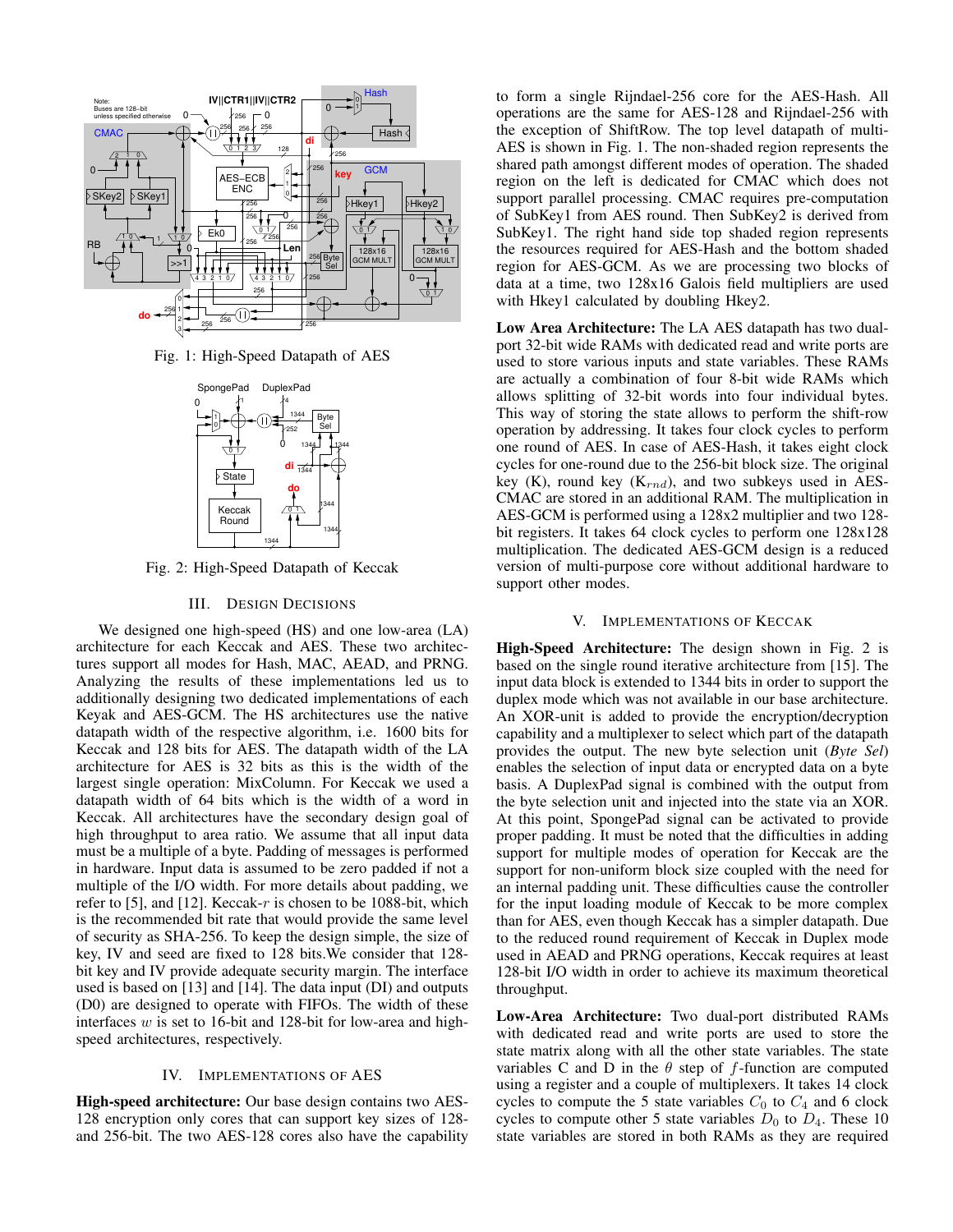for both even and odd state words. The  $\pi$  step is performed by means of addressing the words. The 25 different cyclic rotations in  $\rho$  step are performed using three pipelined  $4x1$ multiplexers and the  $\chi$  step using three registers. All together, these three steps are computed in 39 clock cycles. To conserve resources only 6-bits of each of the 24 round-constants in  $\iota$ step are stored in memory as the remaining bits are all zeros. No additional clock cycles are required for  $\iota$  step. In total it takes 58 clock cycles to perform one round operation. Through scheduling the operations of two consecutive rounds, the total clock cycles for 24 round is reduced to 1323 from the expected 1392 clock cycles. An additional single-port RAM is used to store the Key, Seed and IV. Since the sizes of Key, Seed and IV are fixed, padding for them requires minimal additional logic. Hence it is included in the core. The dedicated Keyak design is derived from the multi-purpose Keccak with minimal change.

# VI. RESULTS

All of our results are after place-and-route and were generated using Automated Tool for Hardware EvaluatioN (ATHENa) [16] with Xilinx ISE 14.7 and Quartus II 13.1. Throughput (TP) is calculated for long messages i.e the number of clock cycles required for initialization, preprocessing of Key and IV are assumed to be zero. None of our designs utilize embedded resources for ease of comparison. Using embedded resources improves the performance of AES, however it would degrade the performance of Keccak as shown in a previous study [17]. Some results reported by others, especially the ones from the industry, may include them as not all information is provided. We implemented our designs on Xilinx Virtex-5, Spartan-6, Virtex-6, Artix-7, and Virtex-7 and Altera Cyclone-IV and Stratix-IV FPGAs. Detailed results for highspeed implementations on Xilinx Virtex-7 and for low-area implementations on Xilinx Artix-7 are shown in Table II. Due to space constraints, results for other FPGAs are not shown in detail. All performance comparisons are made with respect to TP/Area.

Figure 3 shows the performance of our multi-Keccak implementations relative to the multi-AES implementations for all modes of operation on all devices. In almost every case, the performance of multi-Keccak is much better, up to 14 times, than of multi-AES. In terms of throughput, this is not surprising as the width of the Keccak datapath in high-speed designs is 12.5 times wider than AES and 2 times for low-area designs while the number of rounds is similar. However, this increase in datapath width does not come with an increase in area, leading to much better TP/Area results. This is due to the fact that AES modes of operation have vastly different underlying characteristics. As a result, resource sharing is not possible. On the other hand, the primary difference between Keccak modes is how the input blocks are formatted. Hence, Keccak requires minimal additional resources. In case of lowarea designs the performance of Keccak in AEAD mode stands out. The reason is the number of clock cycles required for the AES-GCM multiplier.

Our dedicated implementations of Keyak outperform our AES-GCM implementations in a similar way as multi-Keccak outperforms multi-AES (Fig. 4). For low-area implementations the relative performance of Keyak is higher than multi-Keccak in AEAD mode. However, for high-speed designs the opposite

| TABLE II: Results of AES and Keccak Implementations |  |  |
|-----------------------------------------------------|--|--|
|-----------------------------------------------------|--|--|

| Mode                                              | Design                                  | Area              | Freq.  | TP     | TP/Area         |  |  |  |
|---------------------------------------------------|-----------------------------------------|-------------------|--------|--------|-----------------|--|--|--|
|                                                   |                                         | (Slices)          | (MHz)  | (Gbps) | (Mbps/          |  |  |  |
|                                                   |                                         |                   |        |        | <b>Slices</b> ) |  |  |  |
| <b>High-Speed Designs on Xilinx Virtex-7 FPGA</b> |                                         |                   |        |        |                 |  |  |  |
| Hash                                              | Multi-AES                               | 3061              | 188.18 | 3.212  | 1.049           |  |  |  |
|                                                   | Multi-Keccak                            | 2495              | 206.70 | 9.370  | 3.756           |  |  |  |
| MAC                                               | Multi-AES                               | $30\overline{61}$ | 188.18 | 2.190  | 0.715           |  |  |  |
|                                                   | Multi-Keccak                            | 2495              | 206.70 | 9.370  | 3.756           |  |  |  |
| <b>AEAD</b>                                       | Multi-AES                               | 3061              | 188.18 | 4.380  | 1.431           |  |  |  |
|                                                   | Multi-Keccak                            | 2495              | 206.70 | 23.150 | 9.279           |  |  |  |
| PRNG                                              | <b>AES-PRNG</b>                         | 3061              | 188.18 | 3.212  | 1.049           |  |  |  |
|                                                   | Multi-Keccak                            | 2495              | 206.70 | 23.150 | 9.279           |  |  |  |
| Dedicated                                         | AES-GCM                                 | 1455              | 352.98 | 4.107  | 2.823           |  |  |  |
| <b>AEAD</b>                                       | Keyak                                   | 2444              | 258.40 | 28.941 | 11.841          |  |  |  |
|                                                   | Low-Area Designs on Xilinx Artix-7 FPGA |                   |        |        |                 |  |  |  |
| Hash                                              | Multi-AES                               | 629               | 82.83  | 0.166  | 0.263           |  |  |  |
|                                                   | Multi-Keccak                            | 264               | 152.23 | 0.125  | 0.474           |  |  |  |
| <b>MAC</b>                                        | Multi-AES                               | 629               | 82.83  | 0.189  | 0.301           |  |  |  |
|                                                   | Multi-Keccak                            | 264               | 152.23 | 0.119  | 0.451           |  |  |  |
| <b>AEAD</b>                                       | Multi-AES                               | 629               | 82.83  | 0.074  | 0.117           |  |  |  |
|                                                   | Multi-Keccak                            | 264               | 152.23 | 0.274  | 1.037           |  |  |  |
| PRNG                                              | Multi-AES                               | 629               | 82.83  | 0.379  | 0.602           |  |  |  |
|                                                   | Multi-Keccak                            | 264               | 152.23 | 0.280  | 1.060           |  |  |  |
| Dedicated                                         | AES-GCM                                 | 548               | 71.09  | 0.630  | 0.115           |  |  |  |
| <b>AEAD</b>                                       | Keyak                                   | 260               | 177.87 | 0.136  | 1.231           |  |  |  |

TABLE III: Comparison of our designs with other implementations on Xilinx Virtex-5 (TW = This Work)

|            | Mode                     | Design              | Area     | Freq.  | TP     | <b>TP/Area</b> |
|------------|--------------------------|---------------------|----------|--------|--------|----------------|
|            |                          |                     | (Slices) | (MHz)  | (Gbps) | (Mbps/         |
|            |                          |                     |          |        |        | Slices)        |
|            | Hash                     | Multi-AES [TW]      | 2871     | 203.29 | 3.470  | 1.208          |
|            |                          | Multi-Keccak [TW]   | 2805     | 163.92 | 7.431  | 2.649          |
|            |                          | Keccak [15]         | 1395     | 281.84 | 12.777 | 9.16           |
|            | <b>MAC</b>               | Multi-AES [TW]      | 2871     | 203.29 | 2.366  | 0.824          |
|            |                          | Multi-Keccak [TW]   | 2805     | 163.92 | 7.431  | 2.649          |
| High-Speed |                          | <b>GMAC</b> [18]    | 9405     | 120.17 | 15.382 | 1.636          |
|            | Dedicated<br><b>AEAD</b> | <b>AES-GCM [TW]</b> | 1089     | 283.53 | 3.299  | 3.030          |
|            |                          | AES-GCM [19]        | 678      | 335.00 | 2.250  | 3.319          |
|            |                          | AES-CCM [20]        | 490      | 274.00 | 1.525  | 3.112          |
|            |                          | Grøestl/AES [21]    | 3102     | 233.00 | 3.848  | 1.240          |
|            |                          | Keyak [TW]          | 2357     | 243.96 | 27.324 | 11.593         |
|            | Hash                     | Multi-AES [TW]      | 478      | 131.23 | 0.262  | 0.549          |
|            |                          | Multi-Keccak [TW]   | 318      | 257.00 | 0.211  | 0.665          |
| Low-Area   |                          | Keccak [22]         | 275      | 251.25 | 0.118  | 0.430          |
|            |                          | Keccak [23]         | 393      | 159.0  | 0.864  | 2.198          |
|            | Dedicated<br><b>AEAD</b> | <b>AES-GCM [TW]</b> | 351      | 130.87 | 0.116  | 0.331          |
|            |                          | AES-GCM [19]        | 247      | 393.00 | 0.230  | 0.931          |
|            |                          | AES-CCM [20]        | 214      | 272.00 | 0.363  | 1.696          |
|            |                          | Keyak [TW]          | 259      | 281.29 | 0.506  | 1.954          |

is true. That is due to the fact that multi-AES employs a dualcore AES while AES-GCM has only a single AES core.

Comparison with results from literature, which are on Xilinx Virtex-5, are reported in Table III. As there are no reported results of a design which can be operated in all the four modes of operations, we compare our results with designs that utilize block ciphers operating in a specific mode. Our high-speed multi-Keccak has a reduced performance in terms of TP/Area compared to the dedicated hash core in [15]. A huge contribution to this is the increase in area due to the additional modes of operation. The slower frequency is due to the additional padding unit used in our designs. For MAC, our high-speed multi-AES still trails behind the design for GMAC [18] while multi-Keccak can compete against the previous